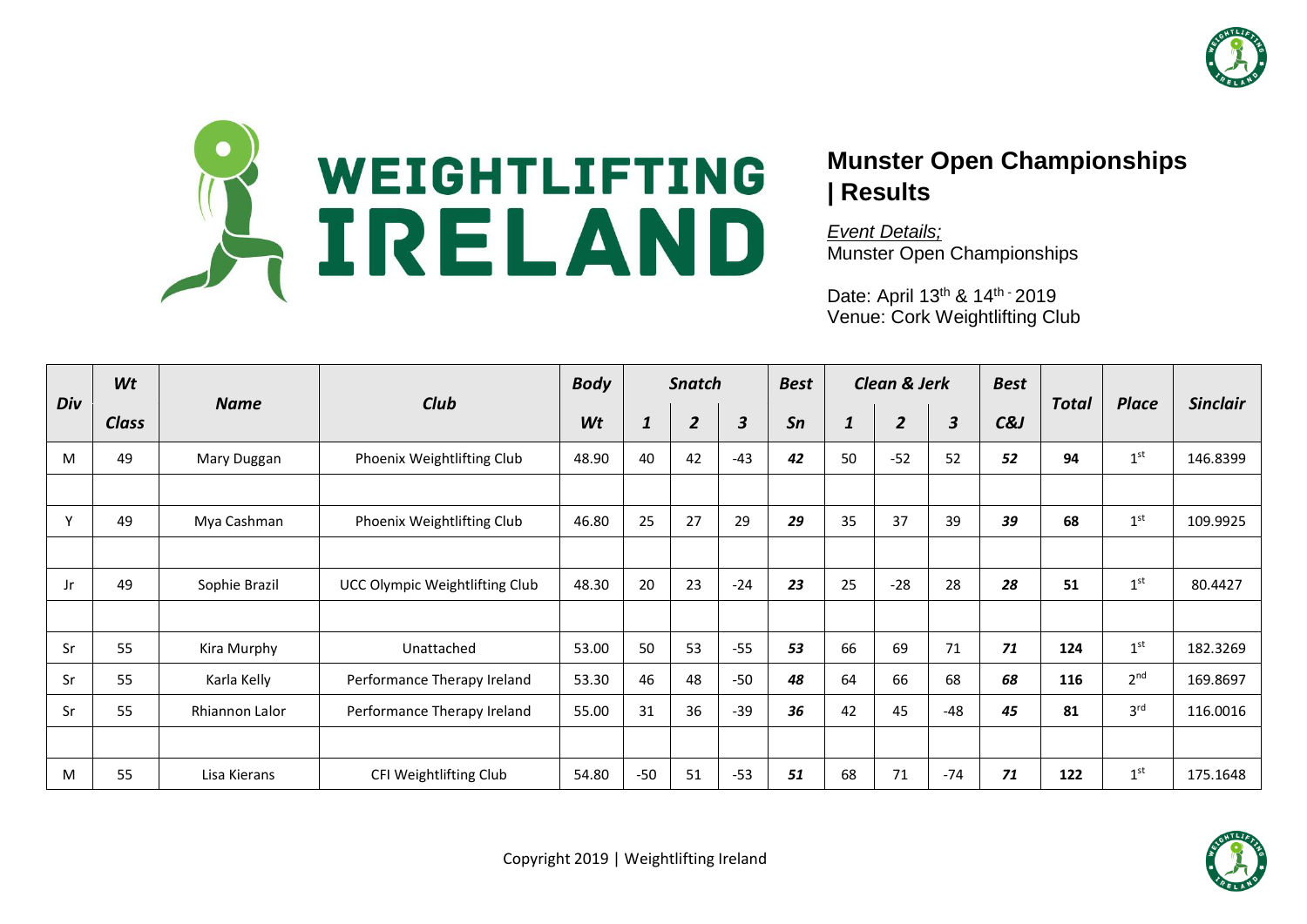

| м  | 55 | Karma Farrell       | Unattached                        | 55.00 | 39    | 41    | 43    | 43 | 57    | $-60$ | 60    | 60 | 103 | 1 <sup>st</sup> | 147.5082 |
|----|----|---------------------|-----------------------------------|-------|-------|-------|-------|----|-------|-------|-------|----|-----|-----------------|----------|
|    |    |                     |                                   |       |       |       |       |    |       |       |       |    |     |                 |          |
| Y  | 55 | Sinead Owens        | Phoenix Weightlifting Club        | 51.40 | 37    | 39    | 41    | 41 | 52    | 55    | 56    | 56 | 97  | 1 <sup>st</sup> | 145.8757 |
|    |    |                     |                                   |       |       |       |       |    |       |       |       |    |     |                 |          |
| Sr | 59 | Faye-Mercedes Moran | Performance Therapy Ireland       | 58.60 | 45    | $-48$ | 50    | 50 | 64    | 67    | 70    | 70 | 120 | 1 <sup>st</sup> | 164.6276 |
| Sr | 59 | Liane Vaughan       | CFI Weightlifting Club            | 59.00 | $-50$ | 51    | 53    | 53 | 65    | 67    | $-70$ | 67 | 120 | 2 <sup>nd</sup> | 163.8971 |
| Sr | 59 | Selena Fahey        | Unattached                        | 58.60 | 33    | 35    | $-38$ | 35 | 50    | 53    | 56    | 56 | 91  | 3 <sup>rd</sup> | 124.8426 |
| Sr | 59 | Maxine Mckenna      | Performance Therapy Ireland       | 57.10 | $-28$ | 31    | 33    | 33 | 50    | 53    | $-55$ | 53 | 86  | 4 <sup>th</sup> | 120.0347 |
| Sr | 59 | Amy Colton          | Performance Therapy Ireland       | 59.00 | 28    | 31    | 33    | 33 | $-42$ | 43    | 45    | 45 | 78  | 5 <sup>th</sup> | 106.5331 |
|    |    |                     |                                   |       |       |       |       |    |       |       |       |    |     |                 |          |
| Y  | 59 | Ella Morrissey      | Unattached                        | 58.50 | 30    | 32    | 34    | 34 | 43    | 45    | 47    | 47 | 81  | 1 <sup>st</sup> | 111.2483 |
|    |    |                     |                                   |       |       |       |       |    |       |       |       |    |     |                 |          |
| М  | 59 | Phil Brown          | CFI Weightlifting Club            | 58.10 | 26    | 28    | 30    | 30 | 30    | 33    | $-36$ | 33 | 63  | 1 <sup>st</sup> | 86.9189  |
|    |    |                     |                                   |       |       |       |       |    |       |       |       |    |     |                 |          |
| М  | 59 | Claire Carthy       | Resurrection 8 Weightlifting Club | 57.00 | 20    | 22    | 25    | 25 | 27    | 30    | 32    | 32 | 57  | 1 <sup>st</sup> | 79.652   |
|    |    |                     |                                   |       |       |       |       |    |       |       |       |    |     |                 |          |
| Sr | 64 | Jo O'Sullivan       | Unattached                        | 63.90 | 57    | 60    | 64    | 64 | 75    | 80    | $-83$ | 80 | 144 | 1 <sup>st</sup> | 187.1213 |
| Sr | 64 | Aimee Pollard       | Unattached                        | 64.00 | 50    | 53    | 55    | 55 | 68    | 72    | 74    | 74 | 129 | 2 <sup>nd</sup> | 167.4732 |
| Sr | 64 | Roisin Foley        | Killarney Barbell Club            | 63.70 | 50    | 53    | $-55$ | 53 | 62    | 65    | 67    | 67 | 120 | 3 <sup>rd</sup> | 156.2271 |
| Sr | 64 | Lisa Zychowski      | Cork Weightlifting Club           | 62.30 | 45    | 48    | 51    | 51 | 57    | 60    | 64    | 64 | 115 | 4 <sup>th</sup> | 151.7502 |
| Sr | 64 | Laura Gibson        | Performance Therapy Ireland       | 63.20 | 40    | 43    | 45    | 45 | 52    | 55    | 58    | 58 | 103 | 5 <sup>th</sup> | 134.7324 |
| Sr | 64 | Mary Grace Jarina   | CFI Weightlifting Club            | 63.50 | 37    | $-40$ | $-42$ | 37 | 53    | 56    | $-60$ | 56 | 93  | 6 <sup>th</sup> | 121.3047 |

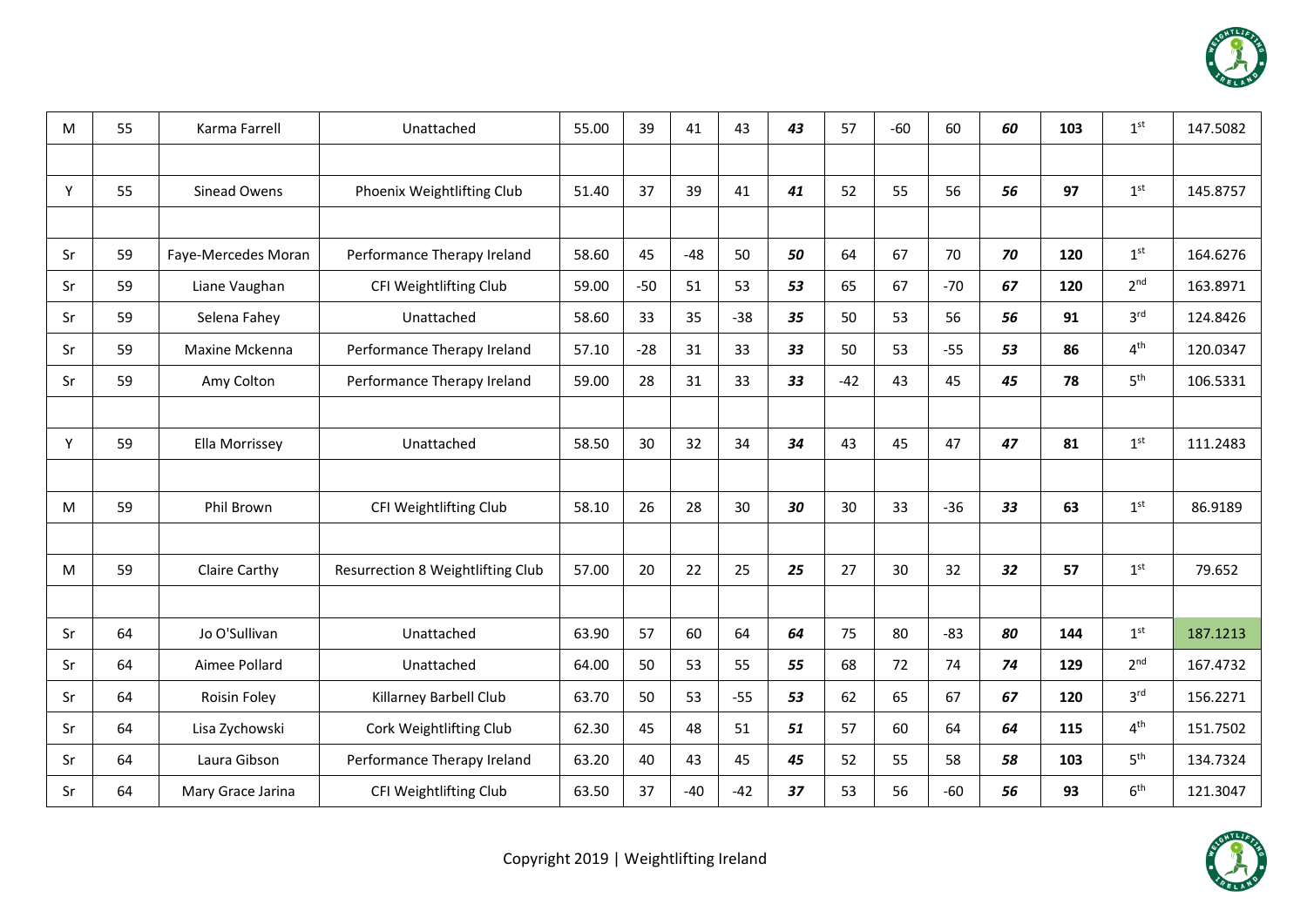

| Y  | 64 | Ellie Pyke          | Unattached                          | 62.70 | 48 | 50    | 53    | 53 | 65    | 67    | $-70$ | 67 | 120 | 1 <sup>st</sup> | 157.7288 |
|----|----|---------------------|-------------------------------------|-------|----|-------|-------|----|-------|-------|-------|----|-----|-----------------|----------|
|    |    |                     |                                     |       |    |       |       |    |       |       |       |    |     |                 |          |
| M  | 64 | Stephanie Heeran    | Phoenix Weightlifting Club          | 60.80 | 46 | $-48$ | $-48$ | 46 | 58    | 59    | $-60$ | 59 | 105 | 1 <sup>st</sup> | 140.6731 |
|    |    |                     |                                     |       |    |       |       |    |       |       |       |    |     |                 |          |
| M  | 64 | Gabrielle Byrne     | CFI Weightlifting Club              | 63.90 | 33 | 36    | 39    | 39 | 45    | $-48$ | 48    | 48 | 87  | 1 <sup>st</sup> | 113.0524 |
|    |    |                     |                                     |       |    |       |       |    |       |       |       |    |     |                 |          |
| Sr | 71 | Joyce Reilly        | CFI Weightlifting Club              | 68.20 | 51 | $-55$ | $-55$ | 51 | 64    | $-68$ | 68    | 68 | 119 | 1 <sup>st</sup> | 148.952  |
| Sr | 71 | Katie Molloy        | CFI Weightlifting Club              | 68.00 | 51 | 55    | $-58$ | 55 | $-60$ | 60    | $-65$ | 60 | 115 | 2 <sup>nd</sup> | 144.1795 |
| Sr | 71 | Kelly Fox           | Performance Therapy Ireland         | 67.50 | 45 | 48    | 50    | 50 | 56    | 59    | 62    | 62 | 112 | 3 <sup>rd</sup> | 140.997  |
| Sr | 71 | Rachel Reidy        | CFI Weightlifting Club              | 68.20 | 42 | 44    | 46    | 46 | 56    | 59    | $-62$ | 59 | 105 | 4 <sup>th</sup> | 131.4282 |
| Sr | 71 | <b>Edel Barkey</b>  | Performance Therapy Ireland         | 68.40 | 25 | 27    | 30    | 30 | 36    | 38    | 40    | 40 | 70  | 5 <sup>th</sup> | 87.4774  |
| Sr | 71 | Emma Meehan         | Unattached                          | 70.30 | 22 | 25    | $-27$ | 25 | 35    | 38    | 40    | 40 | 65  | 6 <sup>th</sup> | 80.0328  |
|    |    |                     |                                     |       |    |       |       |    |       |       |       |    |     |                 |          |
| Y  | 71 | Elle Power          | Phoenix Weightlifting Club          | 66.00 | 45 | 47    | 48    | 48 | 60    | 62    | 63    | 63 | 111 | 1 <sup>st</sup> | 141.5315 |
|    |    |                     |                                     |       |    |       |       |    |       |       |       |    |     |                 |          |
| M  | 76 | Kira Gall Henriksen | Ak Viking                           | 74.40 | 41 | 43    | $-45$ | 43 | 53    | 56    | 60    | 60 | 103 | 1 <sup>st</sup> | 123.1875 |
|    |    |                     |                                     |       |    |       |       |    |       |       |       |    |     |                 |          |
| M  | 76 | Lucinda Moore-Fox   | Capital Strength Weightlifting Club | 74.00 | 29 | 31    | $-32$ | 31 | 40    | 43    | $-45$ | 43 | 74  | 1 <sup>st</sup> | 88.7403  |
|    |    |                     |                                     |       |    |       |       |    |       |       |       |    |     |                 |          |
| Y  | 76 | Sarah O'Keeffe      | Unattached                          | 73.90 | 32 | $-34$ | 35    | 35 | 40    | 42    | 45    | 45 | 80  | 1 <sup>st</sup> | 96.0001  |
|    |    |                     |                                     |       |    |       |       |    |       |       |       |    |     |                 |          |